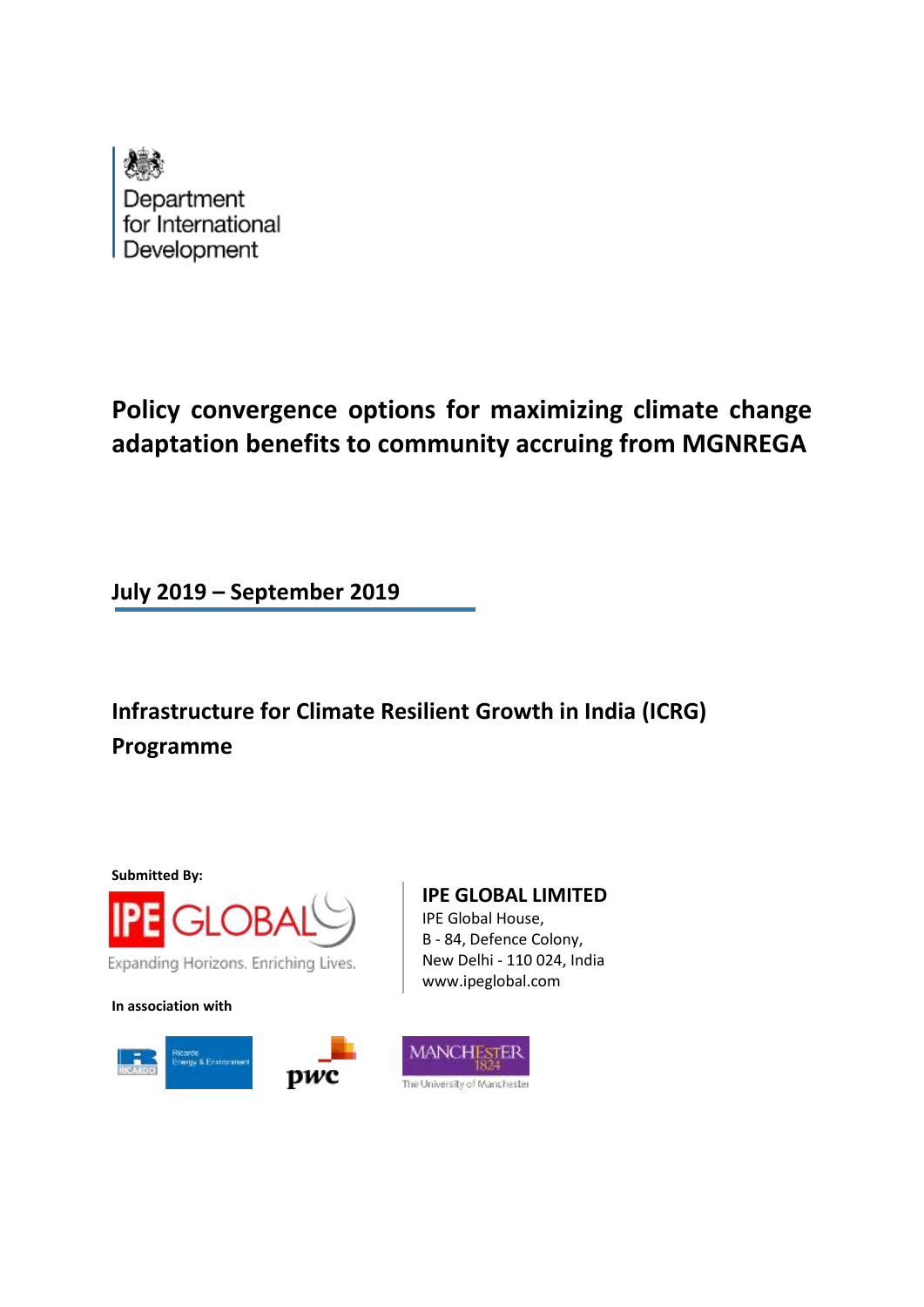#### **Summary**

This policy brief outlines the process followed under the Infrastructure for Climate Resilience Programme (ICRG) to demonstrate convergence across departmental schemes for beneficiaries of Climate Resilient Works (CRWs) under the programme. This is designed as a 'learning brief' based entirely on the ICRG programme. While convergence is not a new concept, ICRG's approach of intensive community engagement and mobilization and follow up with government departments has facilitated successes of convergence. ICRG has demonstrated three strategies in the project states maximizing the available opportunities to demonstrate convergence. The policy brief highlights the success factors at the ICRG project sites and lists some of the enabling factors. This policy brief is proposed as a guide to help decision makers at various levels of government as well as other practitioners to operationalize convergence following the ICRG strategies.

#### **Key Recommendations**

Based on the experience of ICRG, the policy brief proposes four recommendations that have shown results in the intervention areas as follows:

- Institutional mechanisms at the decentralized level
- Facilitation of inter-departmental coordination
- Mode of convergence
- Demonstrable benefits for all stakeholders

### **Introduction**

The Mahatma Gandhi National Rural Employment Guarantee Act (MGNREGA) aims at enhancing economic security by providing at least 100 days of guaranteed wage employment, in a financial year, to every rural household whose adult members volunteer to do unskilled manual work. With its rightsbased approach and a legal framework, MGNREGA provides employment to those who demand work and is a paradigm shift from earlier programmes. While the primary objective of the Act is wage employment, the choice of permissible works suggested in the Act addresses the causes of chronic poverty; such as lack of irrigation, forest cover, ground water. These factors are further exacerbated by the impacts of climate change. Therefore, in order to improve the durability and productivity of assets and enhance the resilience of rural communities that depend on such assets, it is imperative that climate change concerns, particularly incidences of droughts and floods are considered in the planning and design of MGNREGA assets.

Infrastructure for Climate Resilient Growth (ICRG) is a bilateral cooperation project with the Ministry of Rural Development (MoRD), Government of India, and UK's Department for International Development (DFID), supported by the International Climate Fund of the UK Government. In India, it represents the only conscious effort to mainstream climate change into a national social protection scheme under the Act - MGNREGA.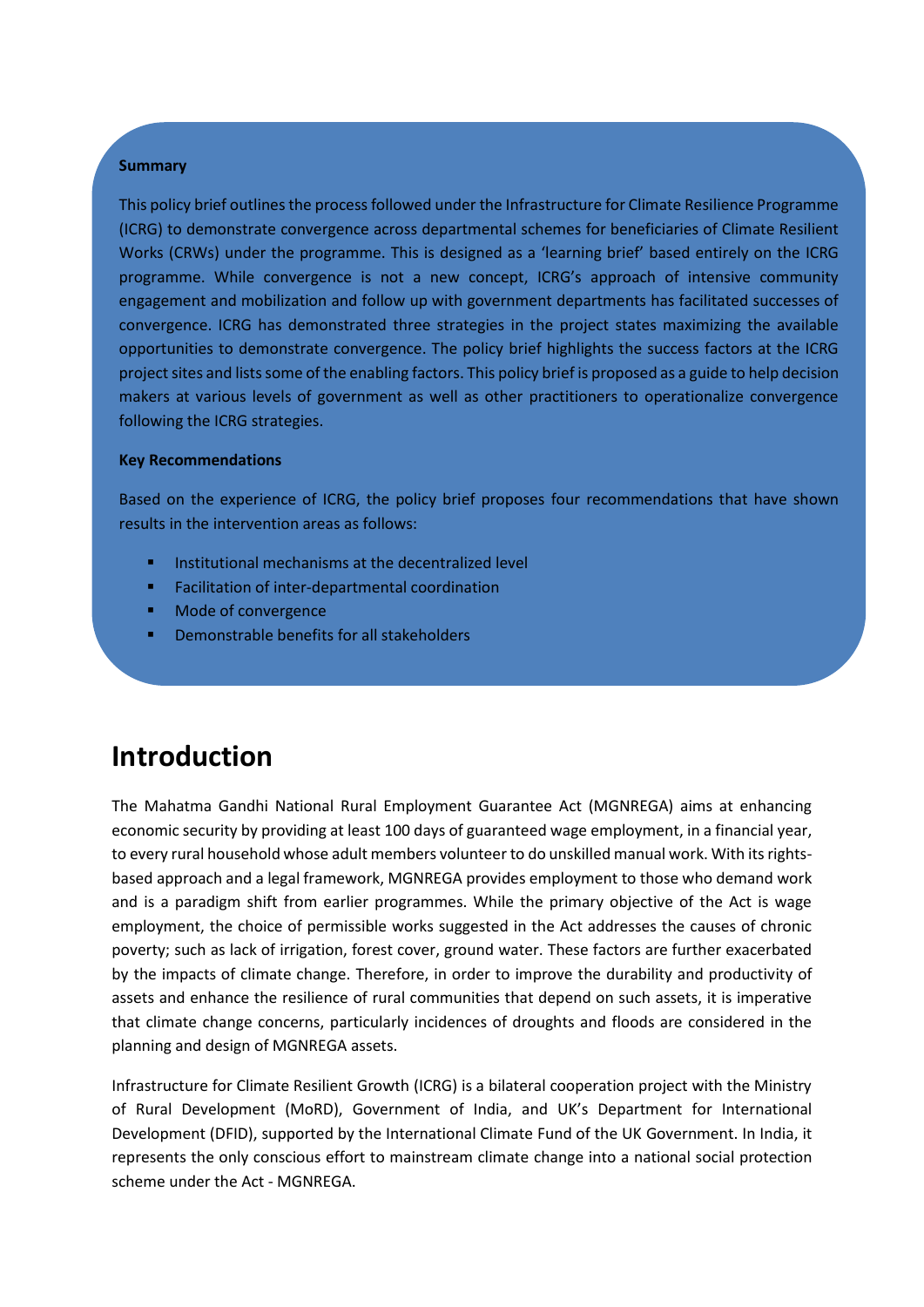The methods for mainstreaming include the use of climate information in the planning and design of assets, and an integrated natural resource management approach. One important feature of this mainstreaming approach, and indeed one of MGNREGA right from its inception, has been to bring about inter-sectoral convergence in the planning and implementation of MGNREGA schemes as the focal entry point for convergence with other development programmes. Convergence brings in synergies between different government programmes/schemes, and therefore has a multiplier effect on the beneficiaries of such programmes.

While at inception, MGNREGA pursued convergence largely as an advisory to the States, more recently the convergence has been made the central tenet of MGNREGA and has three clearly listed levels of operationalization of the convergence. These include: (i) macro convergence with agriculture; (ii) convergence at micro-level planning level under the Integrated Participatory Planning Exercise (IPPE); and (iii) convergence at the level of resources (Pankaj 2017, p. 63). This approach of linking MGNREGA assets with livelihood opportunities for the beneficiaries has been particularly emphasized in the ICRG programme, and all the 736 Climate Resilient Works  $(CRWs)^1$  demonstrated under ICRG have components of convergence embedded in the detailed project reports of the CRWs.

This paper reviews the varying approaches to convergence followed by the three ICRG States – Bihar, Chhattisgarh and Odisha, the progress made in each of the three States, and finally examines the factors that promote or hinder convergence. This has been done by analyzing all the CRWs planned and implemented under ICRG, gathering insights from the ICRG team based on their experience with planning and implementing convergence activities, and discussions with government officials at state, district and gram panchayat levels.

### **Modes of Convergence and Approaches within ICRG**

The Ministry of Rural Development (MoRD) has developed and disseminated guidelines for convergence of MGNREGS with different schemes and specific programmes viz. Indian Council of Agricultural Research, National Afforestation Programme, Green India Mission and other schemes of the Ministry of Environment, Forest and Climate Change (MoEFCC), schemes of the Ministry of Water Resources, Prime Minister Gram Sadak Yojana (PMGSY of Department of Rural Development), Swarnajayanti Gram Swarozgar Yojana (SGSY of Department of Rural Development), watershed development programmes (Department of Land Resources, MoRD), National Horticulture Mission, Total Sanitation Programme, Central/State Finance Commission Grants, National Rural Livelihood Mission, Backward Region Grant Fund. It is apparent that most schemes targeted to rural areas have the possibility of convergence with MGNREGS.

While there can be various modes of convergence within MGNREGA, ICRG has focused on two specific ones:

- 1. Funds made available from other schemes as the livelihood component for CRW beneficiaries;
- 2. Provision of technical inputs to CRW beneficiaries from concerned line department officials.

 $1$  Climate Resilient Work is a term used in the ICRG project to denote a set of complementary MGNREGS works (two or more) that, when implemented in the sequence recommended, enhances the durability and productivity of the core structure.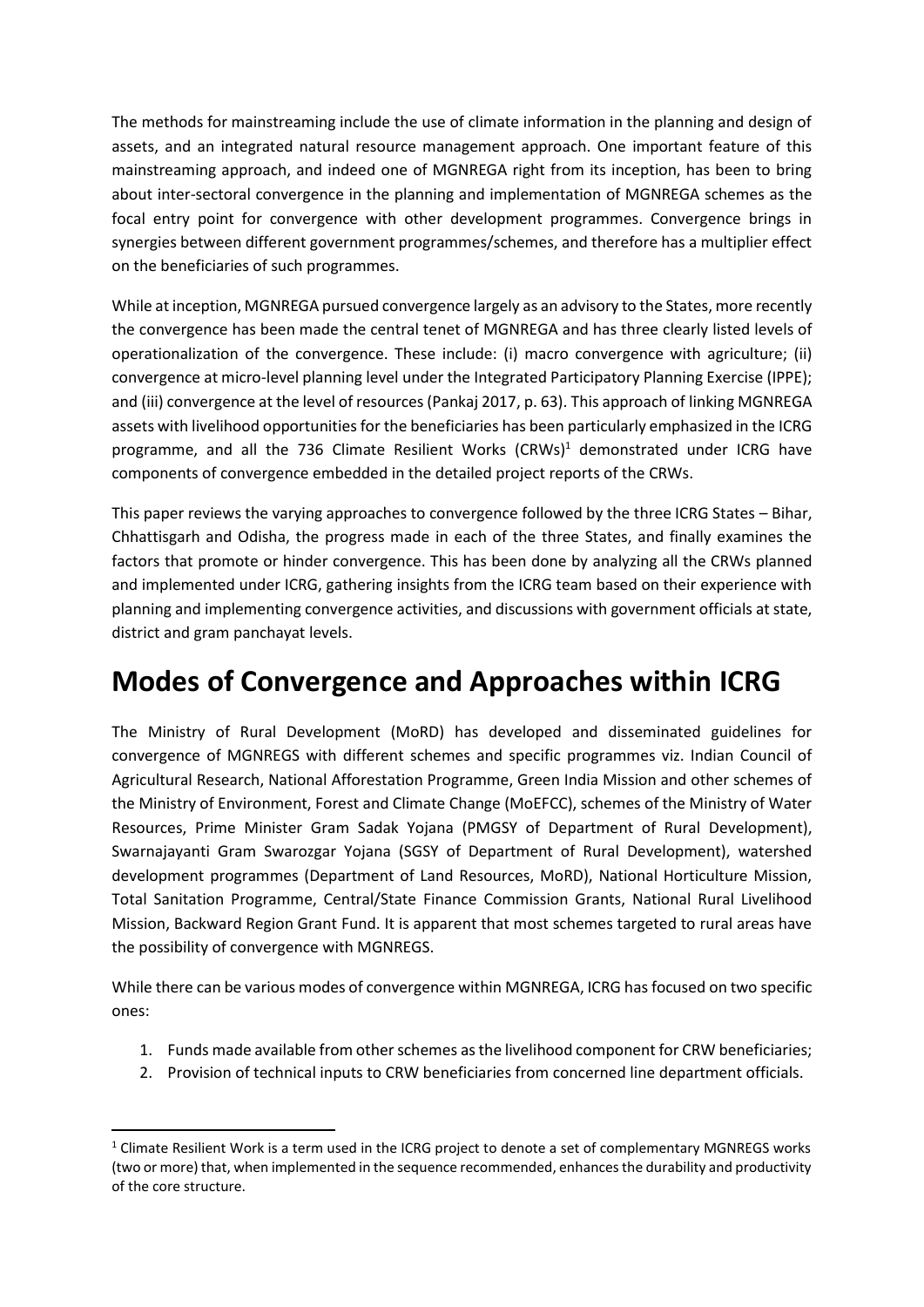Climate resilience is a multi-faceted concept that depends not just on the provision of physical infrastructure, but also on the accrual of natural, social and financial capital. Addressing all these components was beyond the scope of ICRG, however, strengthening of livelihoods is a key element of climate resilience and therefore, convergence with schemes and programmes that strengthen livelihoods for the beneficiaries of the CRWs was a major focus in all ICRG States.

Although the Central Government lays down the broad principles and guidelines for convergence, the decentralized nature of MGNREGA implies that the way convergence activities are planned and implemented is usually determined at the Gram Panchayat, and administration at Block and District levels. Each of the three ICRG States, therefore, devised different strategies to pursue convergence activities, in line with the specific contexts under which MGNREGA gets implemented in those States.

#### **Bihar**

In Bihar, JEEVIKA – the State version of the National Rural Livelihood Mission (NRLM) is the dominant rural economic development programme and gets a lot of attention and support from the State Government. ICRG's focus was, therefore, to connect the CRW beneficiaries with JEEVIKA Self Help Group (SHG) trainings and activities related to agricultural value chain. The convergence has been facilitated at various levels with different departments, district/block level authorities depending on the possibilities for specific CRWs. The key to the success of convergence is the choice of the combination of items and implementation in tandem.

#### **Chhattisgarh**

Given the low population density and the dominance of tribal population in Chhattisgarh, the focus was more on individual households and individual works rather than community structures. Each of the individual CRW beneficiary households was mapped. The ICRG programme provided information on all schemes from which these beneficiaries could potentially benefit and strengthen and/diversify their livelihoods. The focus was more on access to information as a vehicle for change. In some cases, the ICRG programme also facilitated interactions between the beneficiaries and government officials in charge of implementing the relevant schemes.

#### **Odisha**

The approach to convergence was much more structured and formalized in Odisha. A non-financial MoU was signed between the Odisha Livelihood Mission (OLM) and ICRG to facilitate convergence of OLM activities with CRW beneficiaries. Odisha also has a State Level Convergence Committee under the Development Commissioner cum Additional Chief Secretary with officials from various line departments, including Rural Development, Environment and Forest, Agriculture, Fisheries etc., as members. This Convergence Committee meets every quarter to take stock of various convergence activities and opportunities within the State. Within this overarching enabling policy framework, the ICRG programme further facilitated inter-departmental coordination and interactions between beneficiaries and relevant government officials.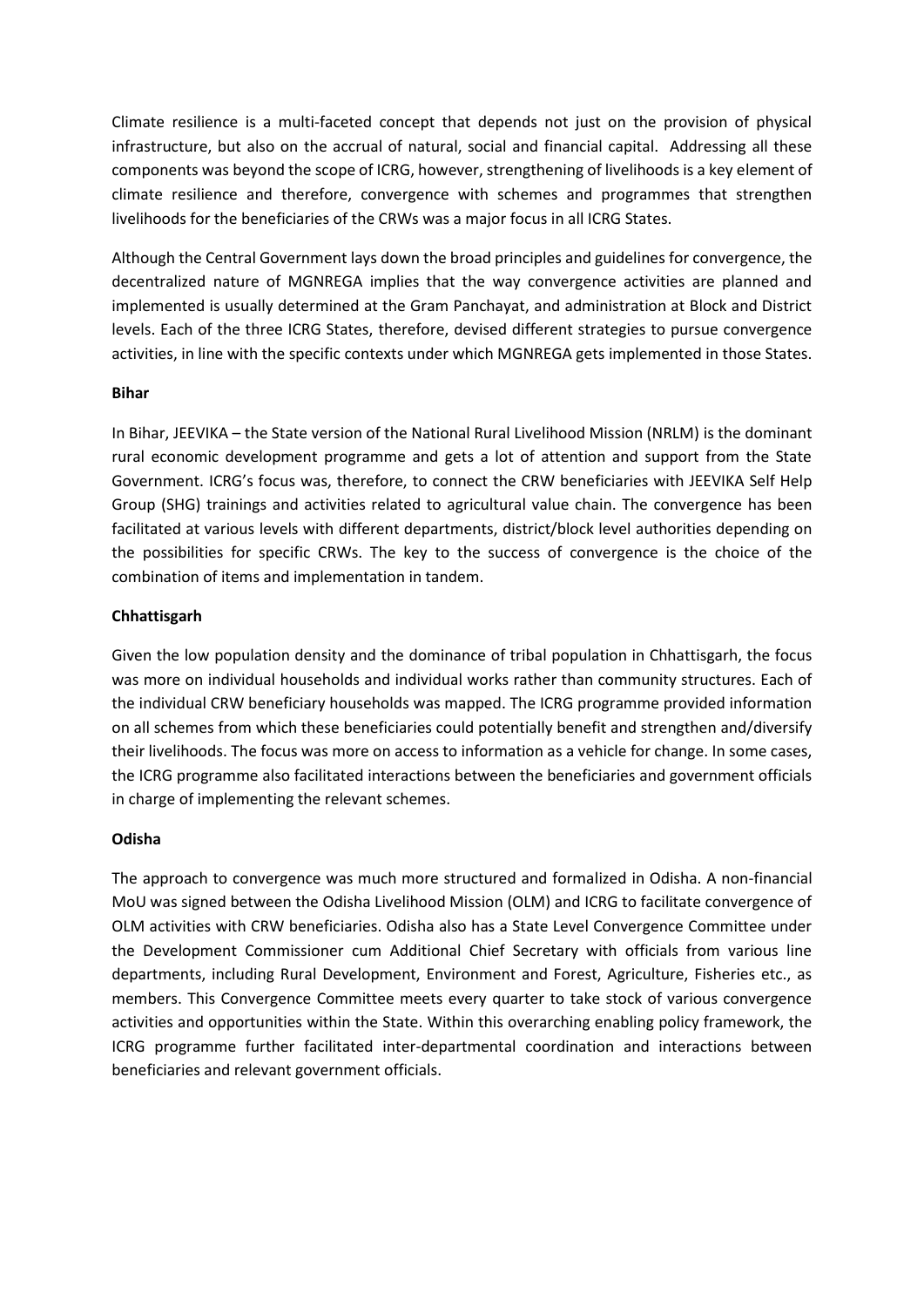# **Review of Convergence initiatives in ICRG**

All the 736 demonstration CRWs under ICRG have elements of convergence and such activities have been included in the DPR of each of these CRWs. However, the actual implementation of such activities varies by States. Table 1 below gives some examples of typical convergence activities in the three States. In all the project states, ICRG focused on enabling beneficiaries make informed choices regarding the most appropriate combinations of crops and allied agro activities. Once the choice was made, the Block level outreach officers of different departments like agriculture, fisheries, horticulture, KVKs were the first point of contact for support. However, in Odisha, on account of the MoU with OLM the reach was easier. OLM on their part aggressively interacted with beneficiaries and roped them under various schemes that they have.

| <b>Name of the CRW</b>                             | <b>Works under MGNREGA</b>                                                                                | <b>Livelihood Convergence</b><br><b>Activities</b>                                                                                                           |  |
|----------------------------------------------------|-----------------------------------------------------------------------------------------------------------|--------------------------------------------------------------------------------------------------------------------------------------------------------------|--|
| Land development                                   | Land<br>development<br>through<br>earthen bunds, cashew plantation                                        | Arhar cultivation on the bund<br>Provision of paddy, maize and<br>lentil seeds to beneficiaries                                                              |  |
| Deepening of tanks                                 | Deepening<br>of<br>tanks<br>and<br>construction<br>outlet,<br>of<br>loose<br>boulder check dam, dug wells | • Organic crop production<br>Provision of vegetables, paddy,<br>lentil<br>groundnut<br>and<br>seeds/plants to beneficiaries                                  |  |
| Pyne de-siltation                                  | Pyne de-siltation, re-excavation of<br>pond, repair of inlet and outlet,<br>fruit/agroforestry plantation | " Training and capacity building<br>of beneficiaries on sugarcane<br>vegetable<br>production,<br>cultivation<br>Training on climate resilient<br>agriculture |  |
| De-siltation of ponds                              | Re-excavation of pond, repair of<br>inlet and outlet, fruit/agroforestry<br>plantation                    | • Provision of fingerlings for fish<br>farming<br>" Training on climate resilient<br>agricultural practices                                                  |  |
| Boulder<br>Check<br>Loose<br>Dams (LBCD) in series | Four loose boulder check dams,<br>farm bunding, two gully plugs,<br>plantation                            | Provision of improved and<br>drought resistant paddy seeds<br>" Training of beneficiaries on<br>composting<br>Provision of solar pump set                    |  |
| Community plantation                               | <b>Block</b><br>plantation,<br>staggered<br>trenches and cattle proof trench                              | Provision of saplings, beneficiary<br>trained on<br>drought<br>farmers<br>resistant cropping systems                                                         |  |

Table 1: Examples of Convergence in ICRG

In **Bihar**, convergence has had limited success with each department implementing their schemes in a stand-alone manner. An analysis of the trends of MGNREGA works done in Bihar in the last three years shows that there has been an increase in the percentage of NRM works. The average expenditure on works in the NRM category show that spend on water conservation works has increased by 6.91 percent; micro irrigation by 10.01 percent; drought proofing by 3.82 percent and flood control by 2.69 percent. In the ICRG districts alone, corresponding spends for water conservation works has increased by 8.65 percent; micro irrigation by 12.05 percent; drought proofing by 3.84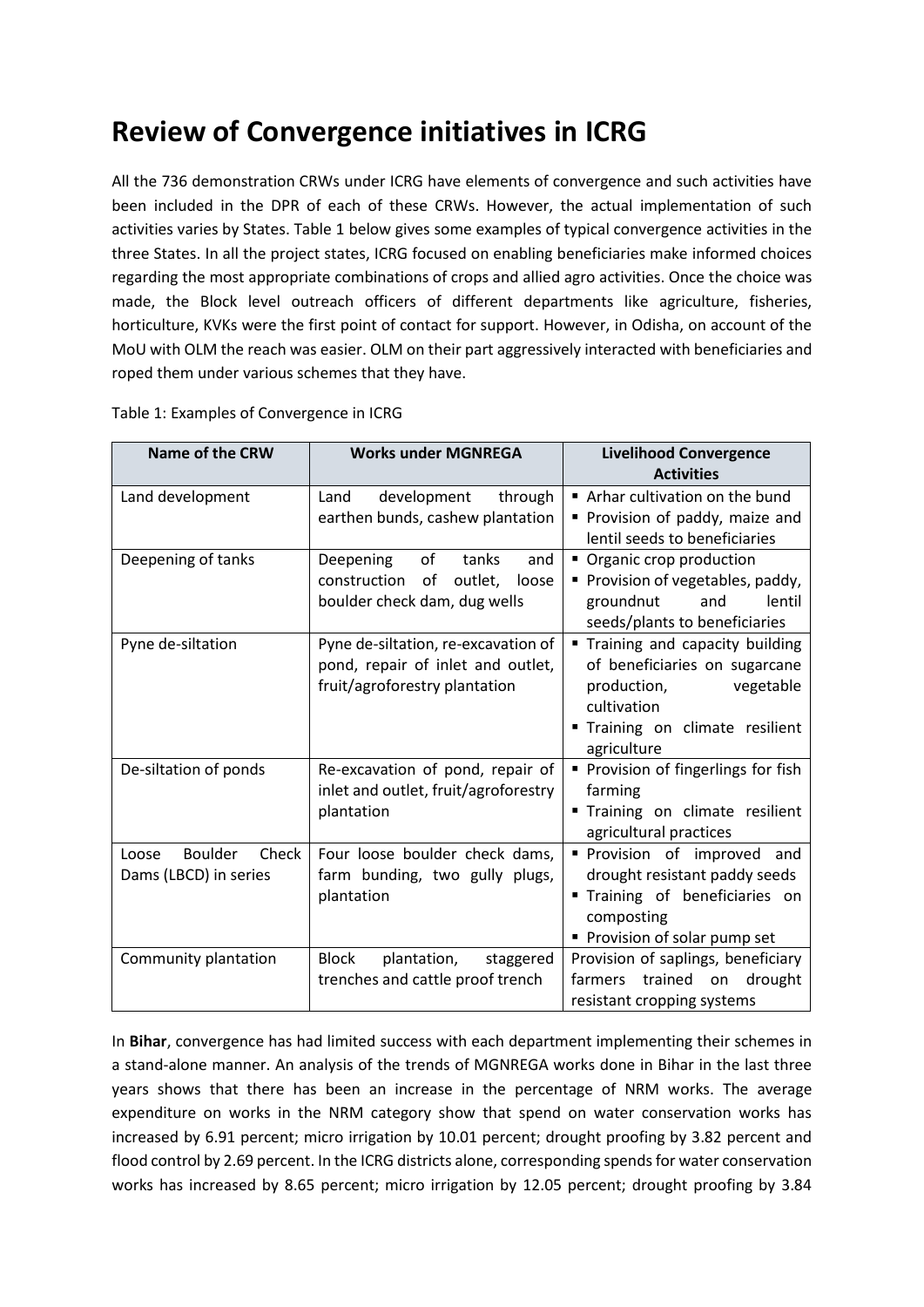percent and flood control by 2.50 percent. The increased spend in NRM works has contributed to an increase in diversification of livelihoods. The analysis also shows that there has been a decrease in expenditure on rural connectivity in the ICRG districts.

In the absence of a state level strategy or push for convergence across departmental schemes, ICRG

prepared convergence plans for beneficiaries at CRW level and linked them to existing government schemes. ICRG also followed up with the district and state level departments to translate the plans to reality. Of the 8337 estimated beneficiaries for all the CRWs in Bihar, around 3000 have been linked to some scheme that is operational. Linkages

#### **Facilitating convergence: Bhawanipur Gram Panchayat, Katra Block; Muzaffarpur, Bihar**

The CRW works designed by ICRG here were rehabilitation of pyne in Chanduli village (2017-18) and pond + plantation (2018-19) that would benefit 140 households. The CRW was chosen to address the issue of water logging post the rains that led to underutilization of farmlands and farmers having to look for alternate work. ICRG facilitated linkages with ATARI and respective KVKs. Farmers around the CRW were linked to the Agriculture Department through online registration at the Block Agriculture Office by ICRG and JEEVIKA mobilizers. Thereafter, experts from KVK and the Block Agriculture Office provided one-day training in the village in November 2018. The Block Agriculture Office distributed seeds to farmers who had land in the catchment of the CRW. Of the 120 farmers trained, 55 were given high yielding wheat seeds and 10 farmers moong seeds since their fields were unsuitable for wheat cultivation. Following construction of the CRW, there was no waterlogging this year and optimal utilization of farmlands was possible.

have also been done for some CRWs and schemes that are not yet operational. Most beneficiaries have been linked to seed distribution, plantation, access to kitchen garden kits, agriculture equipment, fisheries, poultry, cattle rearing and vermicomposting. ICRG beneficiaries have leveraged more than Rs. 6.5 crores from various departmental schemes. ICRG has also facilitated capacity building through ATMA, KVK and other partners to improve farmers management practices.

In **Chhattisgarh,** following the preparation of livelihood plans for beneficiaries of CRWs, ICRG facilitated the training of beneficiaries in 42 gram panchayats on improved paddy cultivation practices through the Agriculture Department and KVK. 157 demonstration sites for improved paddy cultivation were set up by the beneficiaries of the CRWs post the training. The Horticulture Department facilitated 33 training sessions on improved methods of vegetable cultivation through raised bed method following which 62 demonstration sites were set up. The Animal Husbandry Department conducted 30 training programmes on vaccination schedules of livestock and small ruminants and shelter and feed management in the monsoons.

The ICRG programme also facilitated linkages for 419 farmers in the vulnerable category to soil health cards; 408 farmers to avail Kisan credit; 278 farmers with crop insurance in the kharif. The Agriculture Department provided 197 farmers with improved high yielding variety of paddy seeds; 20 farmers received soil improvement amendments; 28 farmer groups received paddy weeders; 281 farmers attended training programmes and participated in exposure visits organized by the KVK. The Horticulture Department provided 88 farmers with vegetable kit while the Animal Husbandry Department helped 24 goat rearing farmers access vaccination and 380 families received support for vaccination on their cattle.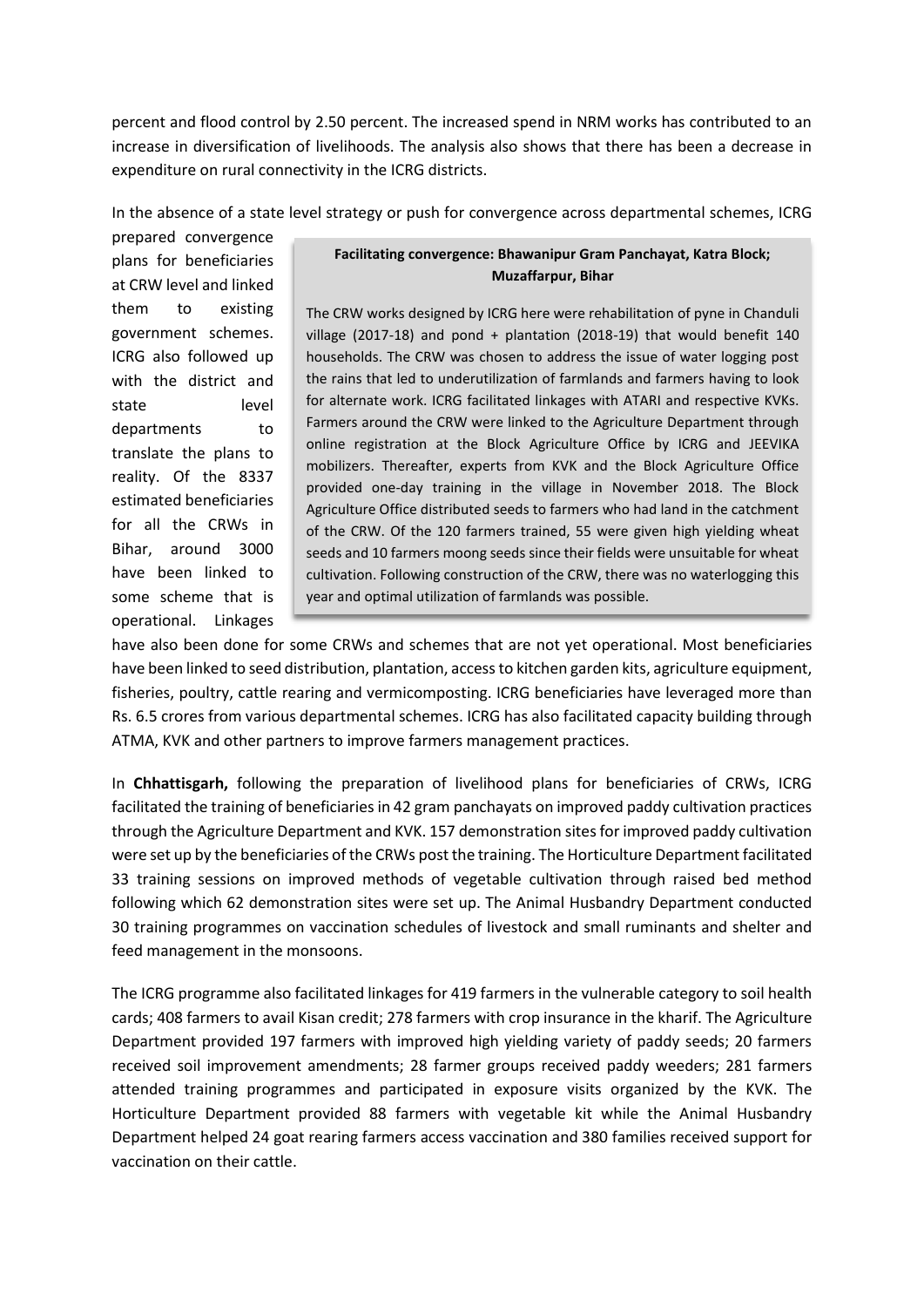In **Odisha**, linking farm-based livelihoods with all CRWs was one of the key strategies adopted under the ICRG programme. Besides climate smart agriculture interventions like drought tolerant paddy varieties, promoting organic farming; introducing water saving technology and promoting multiple farm-based livelihood activities in a CRW patch was the key focus under ICRG. The ICRG programme facilitated mobilization of resources to the tune of Rs. 1.90 crores through convergence with the Integrated Tribal Development Agency (ITDAs) in Keonjhar and Mayurbhanj districts; Department of Agriculture and Farmers Empowerment (Horticulture, Agriculture and Odisha Agro Industries Corporation) in all five ICRG districts; International Crop Research Institute for Semi-Arid Tropic (ICRISAT); BMZ and KKS projects; Watershed Department; Animal Husbandry Department and other schemes of the Panchayati Raj Department. The ICRG programme linked 3718 households of 115 CRWs directly through integration of livelihood interventions.

| <b>SI</b>      | <b>District</b> | <b>Convergence Partners / Departments involved</b>                                                                                         | <b>Amount Leveraged (in</b><br><b>Rs.)</b> |
|----------------|-----------------|--------------------------------------------------------------------------------------------------------------------------------------------|--------------------------------------------|
| 1              | Balangir        | Department of Agriculture                                                                                                                  | 8,000                                      |
| $\overline{2}$ | Kalahandi       | Department of Agriculture                                                                                                                  | 6,96,000                                   |
| 3              | Keonjhar        | ITDA, OAIC                                                                                                                                 | 91,88,000                                  |
| 4              | Mayurbhanj      | OAIC, Department of Agriculture, ITDA                                                                                                      | 34,00,000                                  |
| 5              | Nuapada         | of<br>Agriculture,<br>Directorate<br>Department<br>Horticulture, ICRISAT, Watershed Development<br>Mission, Department of Animal Husbandry | 57,12,000                                  |
| <b>Total</b>   |                 |                                                                                                                                            | 1,90,04,000                                |

# **Key learnings**

This section is based on the experience of the ICRG team in implementing convergence initiatives. The lessons have emerged from a set of interviews and Focus Group Discussions (FGDs) conducted by the ICRG teams in the three States between April to August 2019. The key informants were (a) MGNREGA Commissioners in the three States; (b) CEO Zila Parishad, Block Development Officers, Programme Officers, and other district and block level officials; (c) MGNREGS functionaries, such as Gram Rozgar Sahayaks, engineers and Technical Assistants; and (d) PRI functionaries, such as Sarpanch and Ward members. The FGDs were conducted with villagers from different Gram Panchayats.

Although it was generally agreed by all the key informants and the communities that convergence is critical to the durability and productivity of MGNREGA assets as well as to ensuring the climate resilience of rural communities, it was also clear that there are certain institutional and operational factors that enable successful convergence initiatives. This is also evident when one reviews the success rate of convergence initiatives not just within ICRG but across MGNREGS. Here we enlist some of the enabling factors for the success of convergence at the ICRG project sites:

**Institutional Mechanisms at the Decentralized Level:** MoRD has laid down the broad guidelines for convergence of various schemes and programmes of Line Departments with MGNREGS. These guidelines and other operational details have been spelt out in various documents, including the Annual Master Circular (AMC), Samarthya Manual and various other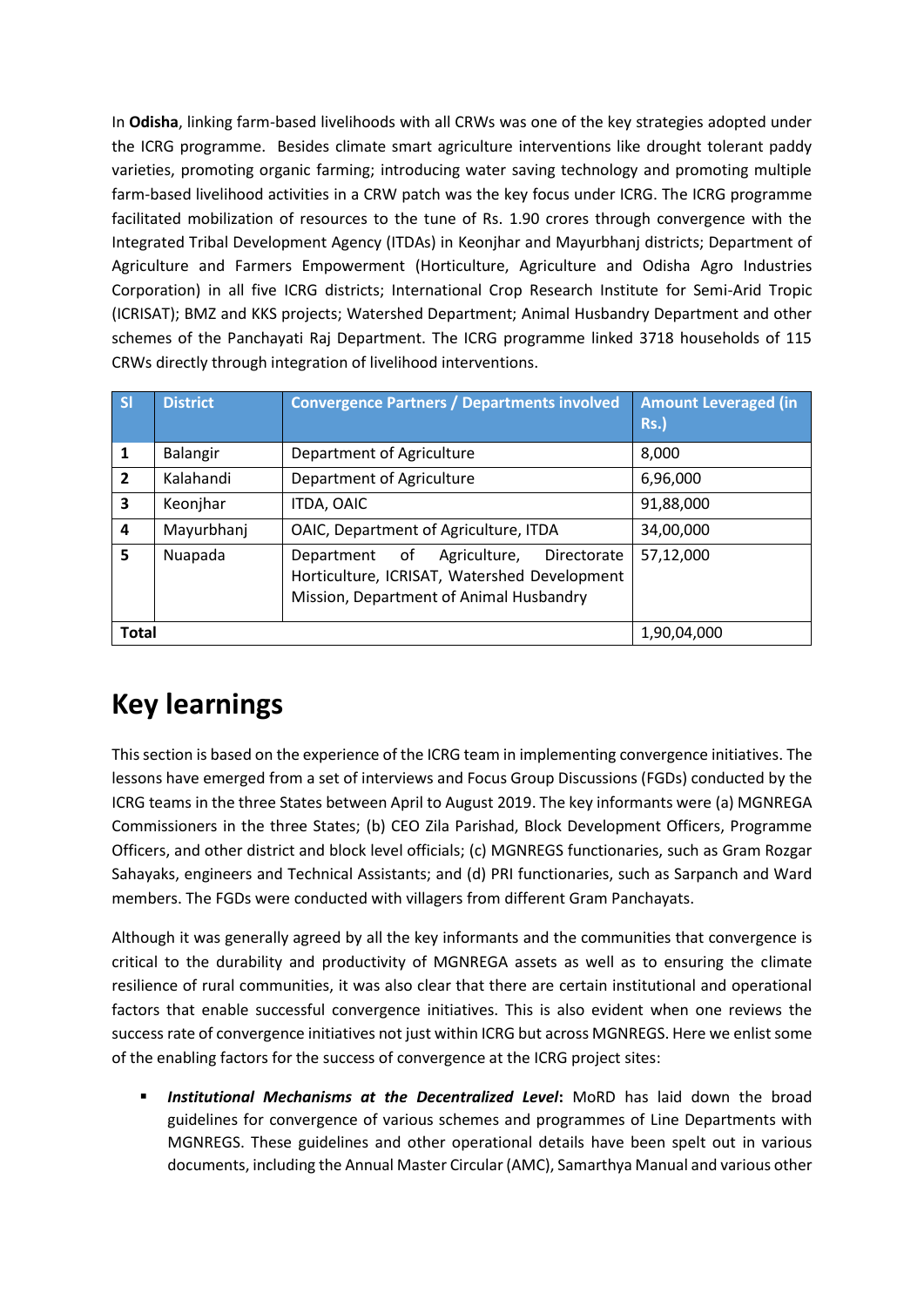training materials. However, the very nature of MGNREGA involves decentralized planning at the Gram Panchayat level, and in the absence of institutional mechanisms at the decentralized level, intent alone is not enough. Within ICRG, the higher success rate of convergence initiatives in Odisha is on account of two factors; (i) the fact that there is a non-financial MoU in place between the Odisha Livelihood Mission and ICRG; and (ii) there is a State Level Convergence Committee, which monitors all convergence activities in the State and facilitates inter-Departmental coordination. In contrast, the absence of such platforms for convergence in Bihar and Chhattisgarh has meant that successful convergence has been slow and required more intense efforts. Institutional arrangements such as that in Odisha, provide an impetus to all stakeholders to plan and execute bottom up convergence activities.

- **Example 2 Facilitation of Inter-Departmental Coordination:** Successful convergence depends on close coordination between PRI functionaries, beneficiaries of MGNREGA structures, MGNREGS functionaries and officials of line departments. Such coordination usually does not happen organically because of the siloed nature of working of government departments. In all the successful examples of convergence initiatives within ICRG, the Team facilitated such interdepartmental coordination. Facilitation usually involved building capacities of line department officials on climate resilience as well as ensuring the completion of official processes and paperwork.
- **■** *Mode of Convergence*: Initiatives that require funds for discrete parts of a project or, the pooling of funds from MGNREGA and other schemes for creation of an asset are more difficult to implement. This is because government departments are usually reluctant to let go of their funds. In contrast, the ICRG experience demonstrates that livelihood convergence that involves provision of inputs (seeds, saplings, fingerlings etc.) and/or technical expertise from the line departments has a wider acceptance across government departments on account of the win-win situation without foregoing control over financial authority.
- **EXEDED FIGHTS IN** *Demonstrable Benefits for all stakeholders:* **Replication of convergence initiatives depends** on demonstrable benefits to all stakeholders involved and ensuring that the transaction costs do not outweigh the benefits. The focus in ICRG was to create early examples of successful convergence and then spreading awareness about them. ICRG also placed a lot of importance on measuring these benefits based on quantifiable indicators. While there are examples of many successful convergence initiatives across MGNREGA, most of them rely on case studies and anecdotal evidence as opposed to generating hard, quantifiable data.

## **Way Forward**

The ICRG experience for convergence has shown success and the key learnings have been listed above. The following are some aspects that state and national governments may consider for improving convergence and therefore, the benefits and sustainability of assets constructed through MGNREGA funds.

MGNREGA implementation is decentralized. While the Ministry of Rural Development has issued various directives on convergence, it cannot lead on overseeing implementation. The Ministry could consider making it mandatory for all MGNREGA DPRs to list convergence of